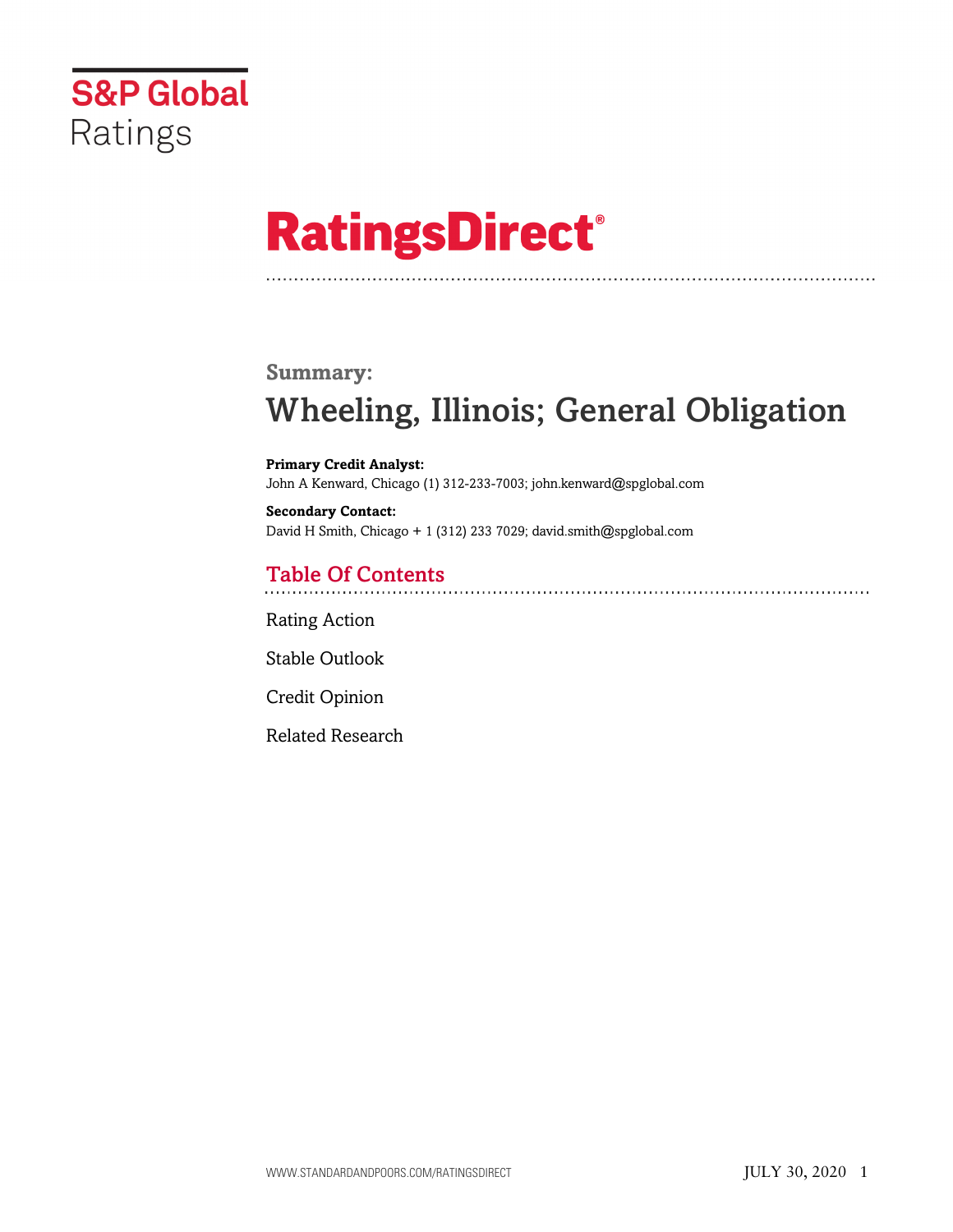# **Summary:** Wheeling, Illinois; General Obligation

| Credit Profile                                    |           |            |  |
|---------------------------------------------------|-----------|------------|--|
| US\$5.81 mil GO rfdg bnds ser 2020 due 12/01/2032 |           |            |  |
| Long Term Rating                                  | AA/Stable | <b>New</b> |  |
| Wheeling Vill GO                                  |           |            |  |
| Long Term Rating                                  | AA/Stable | Affirmed   |  |

# <span id="page-1-0"></span>Rating Action

S&P Global Ratings assigned its 'AA' long-term rating to the village of Wheeling, Ill.'s series 2020 general obligation (GO) refunding bonds. At the same time, we affirmed our 'AA' long-term rating on the village's existing debt. The outlook on all ratings is stable.

Wheeling's GO bonds are secured by unlimited ad valorem property taxes. Officials will use series 2020 bond proceeds to refund previous debt for savings.

# Credit overview

The full scope of economic and financial challenges posed by COVID-19 remains unknown, particularly its effect on sales tax revenue. As a result of what we consider the village's very strong operating reserves and liquidity, however, we think it is well-positioned to navigate COVID-19's economic and financial effect on the village during the next few fiscal years. If the duration of the COVID-19-related recession is prolonged, it could greatly affect the village's economy and state's ability to maintain current revenue sharing. We will continue to monitor the effects of COVID-19 and the related recession on village revenue and expenses.

Wheeling is an important retail and manufacturing center for Chicago's northwestern suburbs. With careful budgeting and an expanding economy, management has been able to build very strong reserves. Healthy surpluses have allowed the village to contribute extra funds to its police and firefighters' pensions in recent years; however, we consider the low funded levels of its public safety pension plans to be its greatest credit weakness.

Although our rating outlook timeframe is up to two years, because of current uncertainty surrounding COVID-19, our view of Wheeling's credit risks centers on the more immediate effects on the fiscal 2020 budget during the next six to 12 months.

The 'AA' rating reflects our view of the village's:

- Strong economy, with access to a broad and diverse metropolitan statistical area (MSA);
- Very strong management, with strong financial policies and practices under our Financial Management Assessment (FMA) methodology;
- Adequate budgetary performance, with operating results we expect will not be as strong in the near term relative to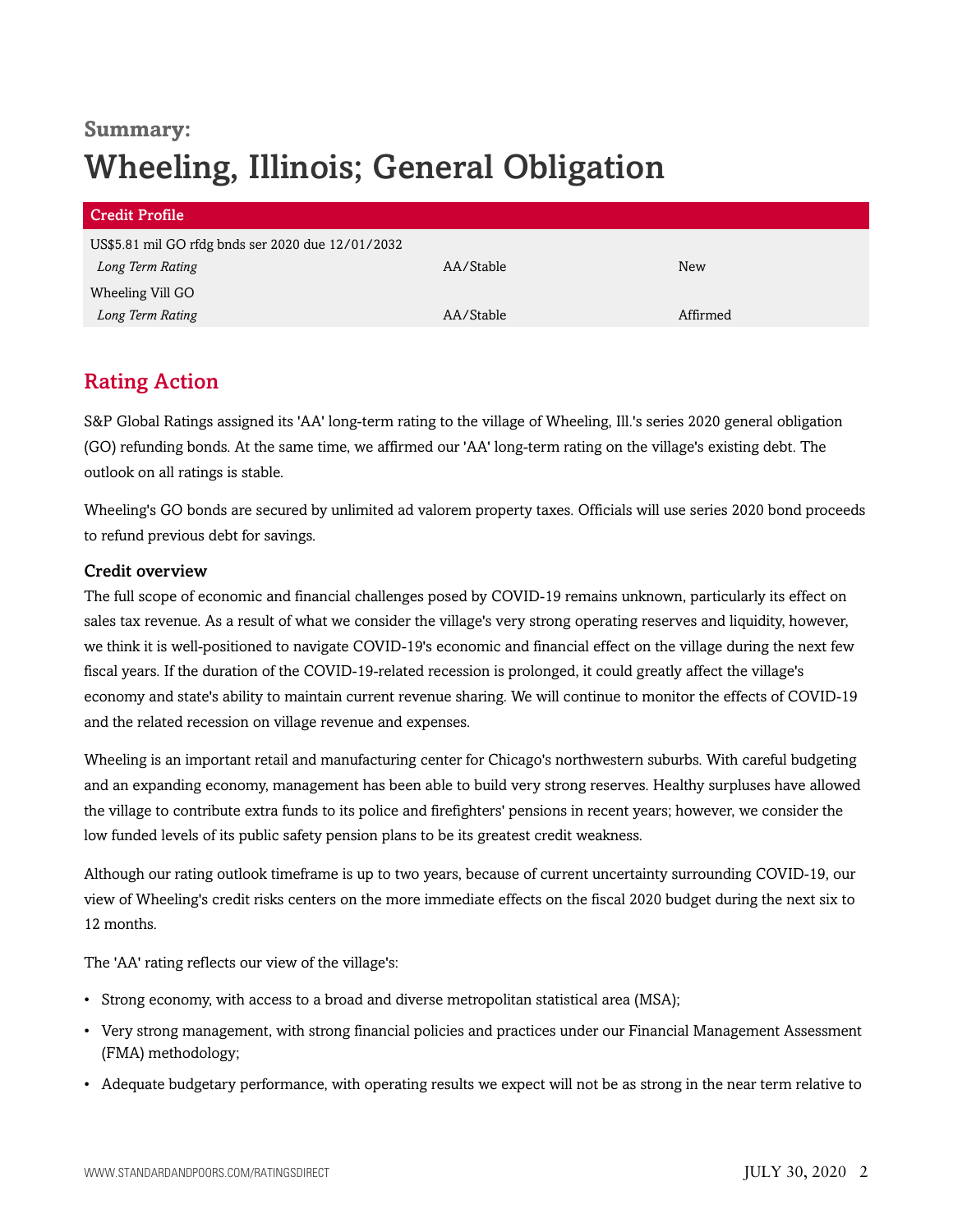fiscal 2019, which closed with operating surpluses in the general fund and at the total governmental fund level in fiscal 2019;

- Very strong budgetary flexibility, with an available fund balance in fiscal 2019 of 57% of operating expenditures;
- Very strong liquidity, with total government available cash at 72.4% of total governmental fund expenditures and 6.2x governmental debt service, and access to external liquidity we consider strong;
- Very weak debt and contingent liability profile, with debt service carrying charges at 11.6% of expenditures and net direct debt that is 67.4% of total governmental fund revenue, and a large pension and other postemployment benefit (OPEB) obligation and the lack of a plan to sufficiently address the obligation, but rapid amortization, with 84.6% of debt scheduled to be retired in 10 years; and
- Strong institutional framework score.

#### Environmental, social, and governance (ESG) factors

The rating incorporates our view regarding health and safety risks posed by the COVID-19 pandemic, which we consider social risks and in line with the sector standard. We reviewed the village's environmental risks and determined they are in line with our view of the sector standard. We also reviewed governance risks, and consider them better than the sector standard because of management's very strong financial policies and practices, and successful economic development efforts.

# <span id="page-2-0"></span>Stable Outlook

# Downside scenario

We could lower the rating if the village is not able to maintain balanced operations, resulting in substantially lower budgetary performance and flexibility.

#### Upside scenario

We could raise the rating if the village were to see ongoing and sustainable improvements in its economic metrics to levels consistent with credits at a higher rating, and if its debt and pension liability profile, which is currently very weak, improves materially, holding all other rating factors constant.

# <span id="page-2-1"></span>Credit Opinion

#### Strong economy

We consider Wheeling's economy strong. The village, with an estimated population of 39,064, is located in Cook and Lake counties in the Chicago-Naperville-Elgin, IL-IN-WI MSA, which we consider to be broad and diverse. The village has a projected per capita effective buying income of 105.0% of the national level and per capita market value of \$91,620. The village's estimated market value, including incremental value associated with tax increment financing districts, grew to \$3.6 billion in 2020. The weighted-average unemployment rate of the counties was 3.8% in 2019.

Wheeling residents have easy access to downtown Chicago via Metra commuter train, which has a station in the village, and can access the broader MSA via Interstates 94 and 294. The village itself is also home to a number of manufacturers, restaurants, and service providers. The village also hosts a number of retailers, including Target and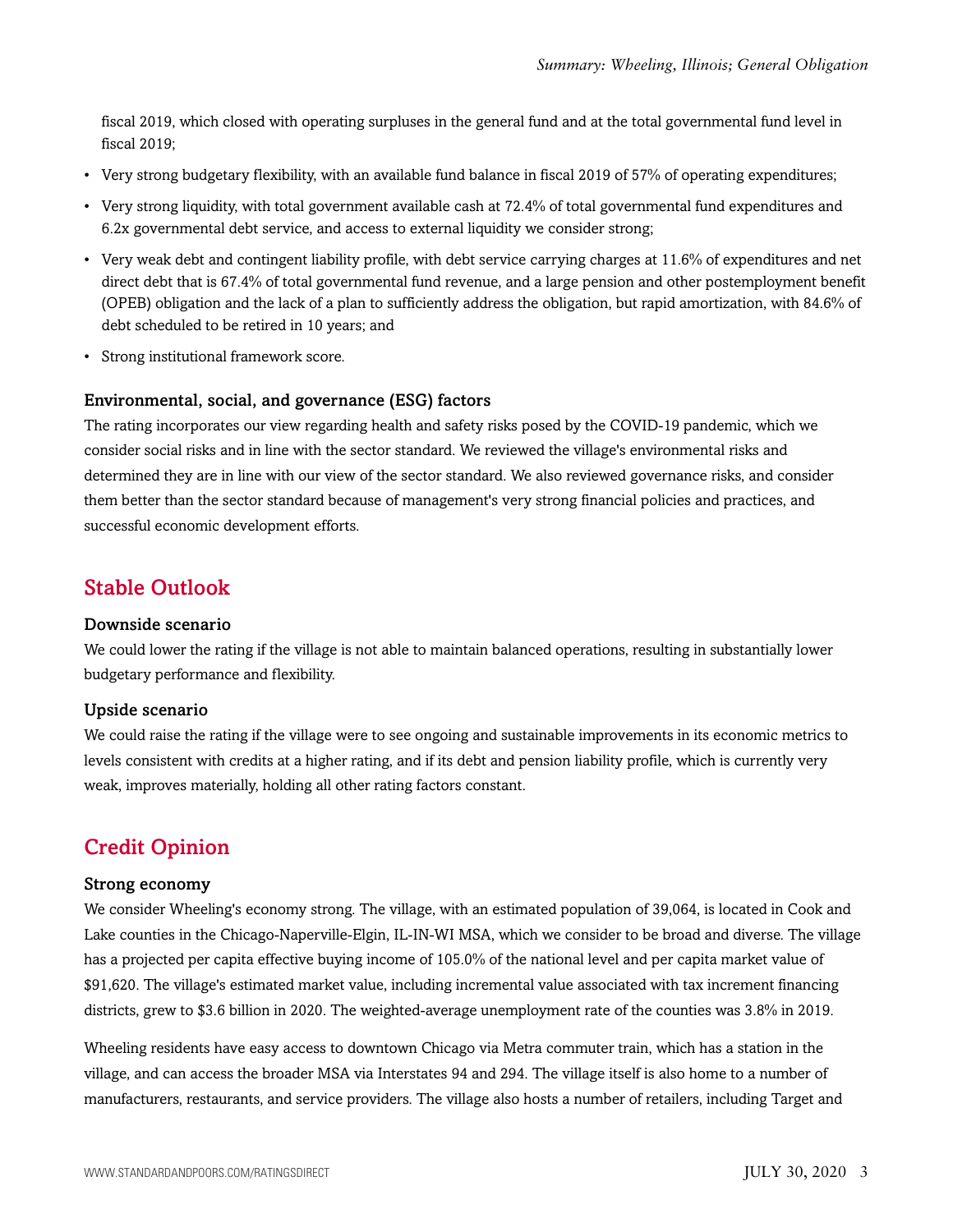Walmart, both of which have remained open during the COVID-19 pandemic.

The tax base in terms of equalized assessed valuation (EAV) increased 18.5% to \$1.1 billion from levy years 2016 to 2019. Residential properties made up 52% of EAV in levy year 2018, while industrial accounted for 33% and commercial another 14%. We consider the property tax base to be very diverse, with the 10 largest taxpayers accounting for 11% of EAV for the 2018 levy year.

### Very strong management

We view the village's management as very strong, with strong financial policies and practices under our FMA methodology, indicating financial practices are strong, well-embedded, and likely sustainable.

Highlights include management's:

- Use of multiple years of historical data, and input from several outside sources, to project revenue and expenditures for each annual budget;
- Monthly budget-to-actual reports to the village board, with the ability to amend the budget as needed;
- Five-year financial projections beyond the current budget year, updated annually and shared with the board;
- Five-year rolling capital improvement plan that identifies funding for projects, also updated annually;
- Formal investment-management policy with monthly investment-holdings reports to the board;
- Detailed debt management policy; and
- Formal general-fund-balance policy that requires maintaining unassigned general fund reserves at 25% of annual operating expenditures, to meet cash flow needs.

#### Adequate budgetary performance

Wheeling's budgetary performance is adequate, in our opinion. The village had operating surpluses of 5.5% of expenditures in the general fund and of 2.2% across all governmental funds in fiscal 2019.

Our analysis accounts for our view of the village's budgetary performance in fiscal 2020, given the heightened uncertainty related to the COVID-19 pandemic and its impact on certain revenues. The village structured its fiscal 2020 general fund budget with a \$722,000 surplus. However, with sales tax revenue coming in well below budget because of the pandemic and recession, and with \$300,000 of waived liquor and business license revenue, management currently projects that the village will report a general fund shortfall of between \$2.5 million and \$3.5 million, excluding any funds the village might receive under the Coronavirus Aid, Relief, and Economic Security (CARES) Act.

We adjusted the village's general fund expenditures to account for routine transfers, and general and total governmental fund revenues to account for one-time revenues. As a home-rule municipality, it has significant revenue-raising flexibility. Key general fund revenue sources include sales and use taxes (37%), property taxes (35% of fiscal 2019 revenues), and income taxes received from the state (10%).

Given management's expectations for fiscal 2020, we believe that budgetary performance will remain adequate for the near term.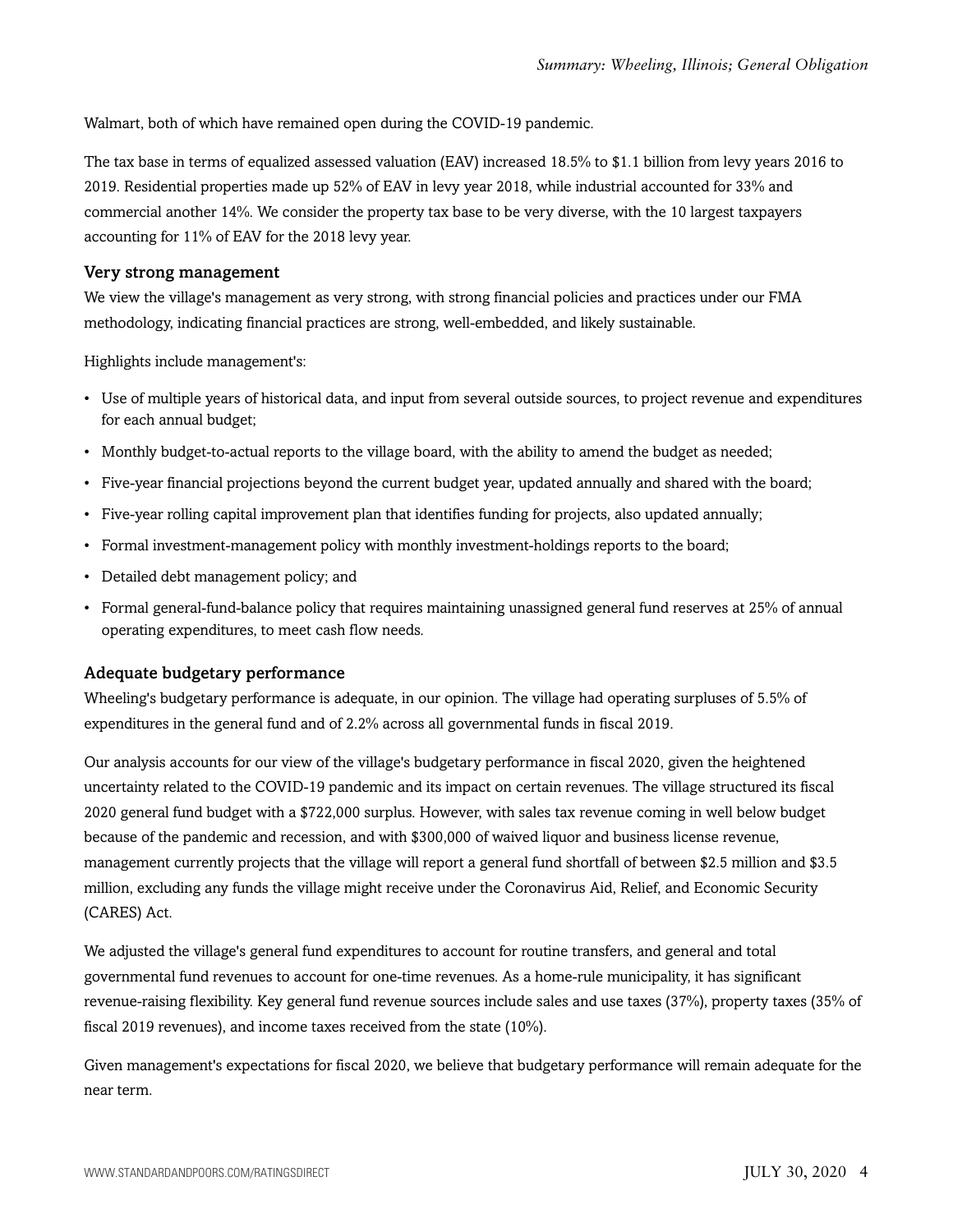# Very strong budgetary flexibility

Wheeling's budgetary flexibility is very strong, in our view, with an available fund balance in fiscal 2019 of 57% of operating expenditures, or \$21.8 million. We expect the available fund balance to remain above 30% of expenditures for the current and next fiscal years, which we view as a positive credit factor. The available fund balance includes \$14.9 million (39.1% of expenditures) in the general fund and \$6.8 million (18% of expenditures) that is outside the general fund but legally available for operations.

Budgetary performance consists of the assigned and unassigned general fund balance, and the capital equipment replacement fund's assigned fund balance, which management reports can be accessed to support general fund operations, if needed.

Given management's expectations for fiscal 2020, we believe that flexibility will remain very strong over the near term.

# Very strong liquidity

In our opinion, Wheeling's liquidity is very strong, with total government available cash at 72.4% of total governmental fund expenditures and 6.2x governmental debt service in 2019. In our view, the city has strong access to external liquidity, if necessary.

Liquidity consists of \$45.3 million of cash and investments held in the governmental and enterprise funds at the end of fiscal year 2019.

The village's periodic debt issuance over the past few decades supports the conclusion that it has strong access to external sources of liquidity, if needed.

The village has two variable-rate bonds outstanding purchased by Bank of America: series 2008 GO bonds (\$10.9 million outstanding) and series 2009 GO bonds (\$10 million outstanding). The purchase agreements for the bonds do not list events of default and do not include acceleration provisions that might pressure liquidity.

With respect to both of the variable-rate bonds, the village entered into interest-rate swaps with Bank of America to hedge against interest-rate fluctuations. In each case, the swap's notional amount and maturity correspond to the principal amount and maturity of the associated bonds. For the 2008 bonds, the village pays a synthetic fixed rate of 4.33% and receives a variable payment of 64% of the one-month USD-LIBOR-BBA rate plus 1%, while it pays a fixed rate of 3.92% for the 2009 bonds and receives a payment of 63.169% of the one-month USD-LIBOR-BBA rate plus 0.493%. The 2008 swap has a fair value of negative \$730,000, and the 2009 swap has a fair value of negative \$1.5 million as of Dec. 31, 2019. While the swaps pose some degree of counterparty and termination risk, we believe the potential effect on liquidity is minimal, as the village could cover the current negative fair market value of the combined swaps with cash on hand and still retain a very strong liquidity score and healthy overall cash position.

Given management's expectations for fiscal 2020, including the use of \$5.2 million of capital project fund reserves for a new fire station, we believe that liquidity will remain very strong for the next few years.

#### Very weak debt profile

In our view, Wheeling's debt and contingent liability profile is very weak. Total governmental fund debt service is 11.6% of total governmental fund expenditures, and net direct debt is 67.4% of total governmental fund revenue.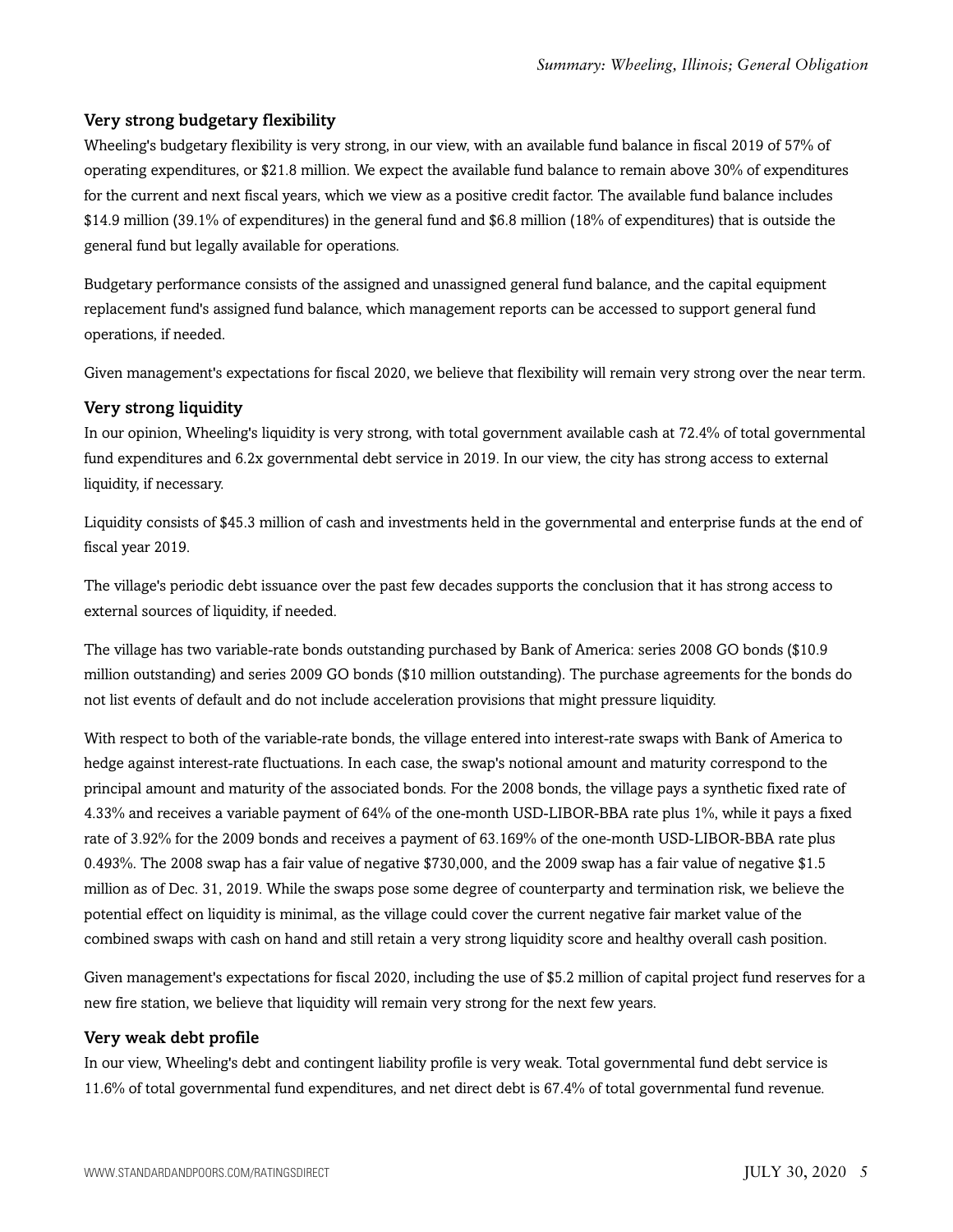Approximately 84.6% of the direct debt is scheduled to be repaid within 10 years, which is in our view a positive credit factor.

The village has \$49.3 million of GO bonds outstanding, including the series 2020 bonds. We consider \$6.1 million of the village's debt to be self-supporting from water and sewer enterprise fund net revenue.

Management reports that the village currently does not have additional new-money debt plans, other than developers' notes associated with tax increment financing districts. Management reports that the village plans to pay for the construction of a new fire station with cash held in the capital projects fund and proceeds from the sale of a senior center.

# Pensions and other postemployment benefits

- We believe that pension and OPEB liabilities are a source of budget pressure for the village, since the village is exposed to large unfunded liabilities and high fixed costs that we expect will continue to increase, despite additional contributions made by the village.
- In particular, the village's two single-employer, defined-benefit public safety pension plans are poorly funded, which, in combination with actuarial assumptions and methods that defer costs into the future, suggest that fixed costs will continue to rise. If not proactively managed, this could place increasingly greater pressure on operations and could lead to credit deterioration.
- The village funds its legacy retiree health care benefits on a pay-as-you-go basis, exposing it to some cost volatility.

The village participates in the following plans:

- Single-employer public safety plans covering police and firefighters: 69.6% funded and 60.5% funded (both as of Dec. 31, 2019), respectively, with net pension liabilities totaling \$55.5 million across both plans.
- Illinois Municipal Retirement Fund (IMRF, a multiple-employer agent plan): 92.9% funded (as of Dec. 31, 2019), with a net pension liability of \$4.8 million.
- A health care plan paid by the village for retirees hired before 1981, with other retirees allowed to stay on the village's group health insurance plan at their own expense: 0% funded with a total OPEB liability of \$19.7 million.

The village made funding progress in its police and firefighter plans in fiscal 2019 over fiscal 2018. Although contributions were 83% (police) and 84% (firefighters) of our minimum funding progress metric, they were 112% (police) and 113% (firefighters), respectively, of static funding. The actuarially determined contributions (ADCs) for the public safety pensions are sized to exceed the minimum state requirement and reach 100% funding by 2040, which we consider a credit strength. The ADCs for the two public safety pensions increased nearly 44%, to \$4.8 million, from fiscal years 2015 to 2019. We note that the village, unlike most cities and villages in Illinois, makes supplemental contributions to its public safety pensions above the ADCs. These additional contributions totaled \$3.1 million over fiscal years 2015 through 2019 from general fund surpluses; management reports that these additional contributions are decided on an annual basis. The village has also made supplemental contributions to IMRF in recent years. We note that the 7.25% discount rate for the two public safety plans, and IMRF is above the 6% that we currently consider conservative under current market conditions.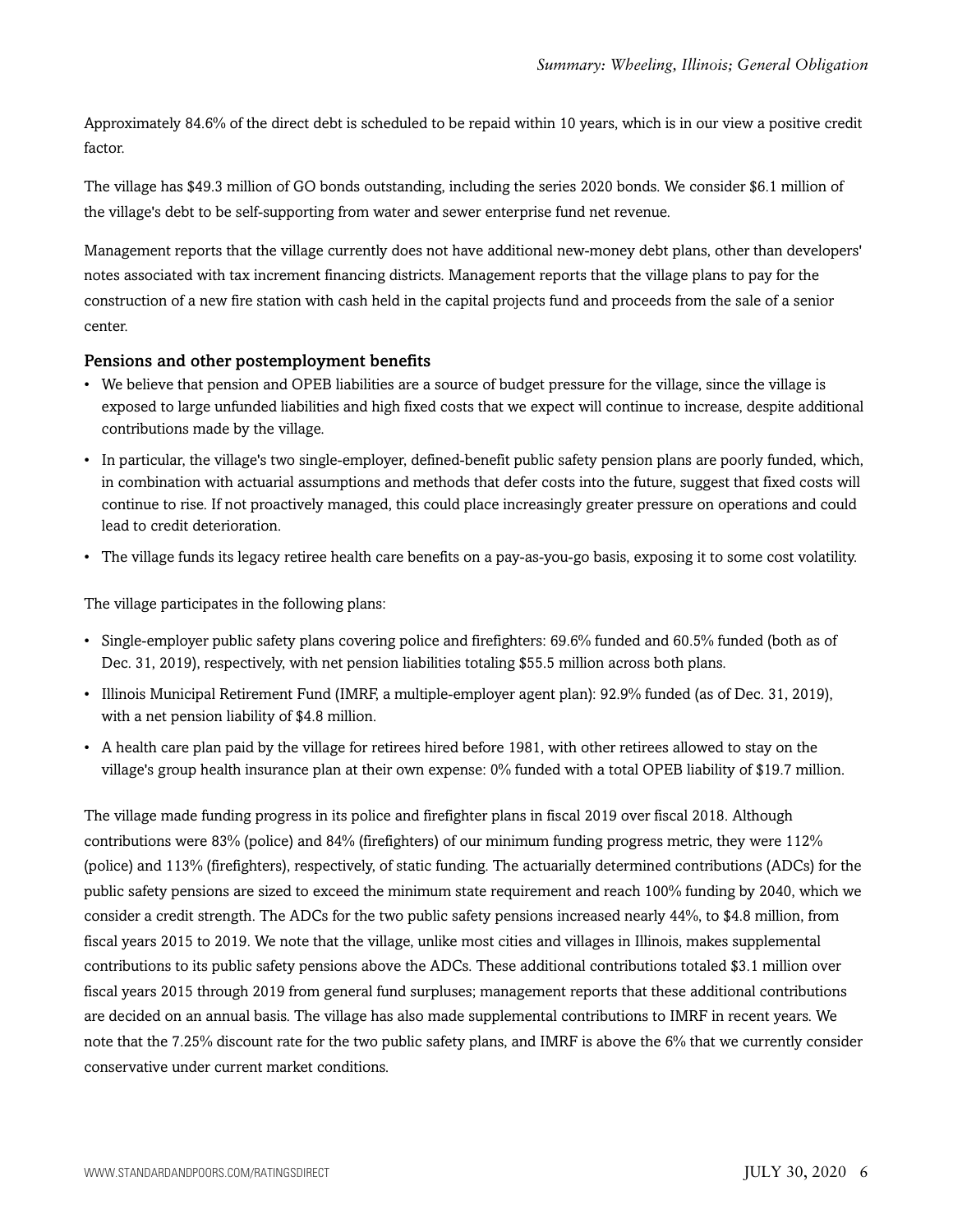Wheeling's combined required pension and actual OPEB contributions totaled 10.8% of total governmental fund expenditures in 2019. Of that amount, 9.3% represented required contributions to pension obligations, and 1.5% represented OPEB payments.

### Strong institutional framework

<span id="page-6-0"></span>The institutional framework score for Illinois home-rule cities and villages is strong.

# Related Research

- S&P Public Finance Local GO Criteria: How We Adjust Data For Analytic Consistency, Sept. 12, 2013
- Criteria Guidance: Assessing U.S. Public Finance Pension And Other Postemployment Obligations For GO Debt, Local Government GO Ratings, And State Ratings, Oct. 7, 2019
- Through The ESG Lens 2.0: A Deeper Dive Into U.S. Public Finance Credit Factors, April 28, 2020
- The U.S. Faces A Longer And Slower Climb From The Bottom, June 25, 2020

| Ratings Detail (As Of July 30, 2020)               |           |          |  |
|----------------------------------------------------|-----------|----------|--|
| Wheeling Vill GO                                   |           |          |  |
| Long Term Rating                                   | AA/Stable | Affirmed |  |
| Wheeling Vill GO                                   |           |          |  |
| Long Term Rating                                   | AA/Stable | Affirmed |  |
| Wheeling Vill GO rfdg bnds ser 2016 due 12/01/2022 |           |          |  |
| Long Term Rating                                   | AA/Stable | Affirmed |  |

Certain terms used in this report, particularly certain adjectives used to express our view on rating relevant factors, have specific meanings ascribed to them in our criteria, and should therefore be read in conjunction with such criteria. Please see Ratings Criteria at www.standardandpoors.com for further information. Complete ratings information is available to subscribers of RatingsDirect at www.capitaliq.com. All ratings affected by this rating action can be found on S&P Global Ratings' public website at www.standardandpoors.com. Use the Ratings search box located in the left column.